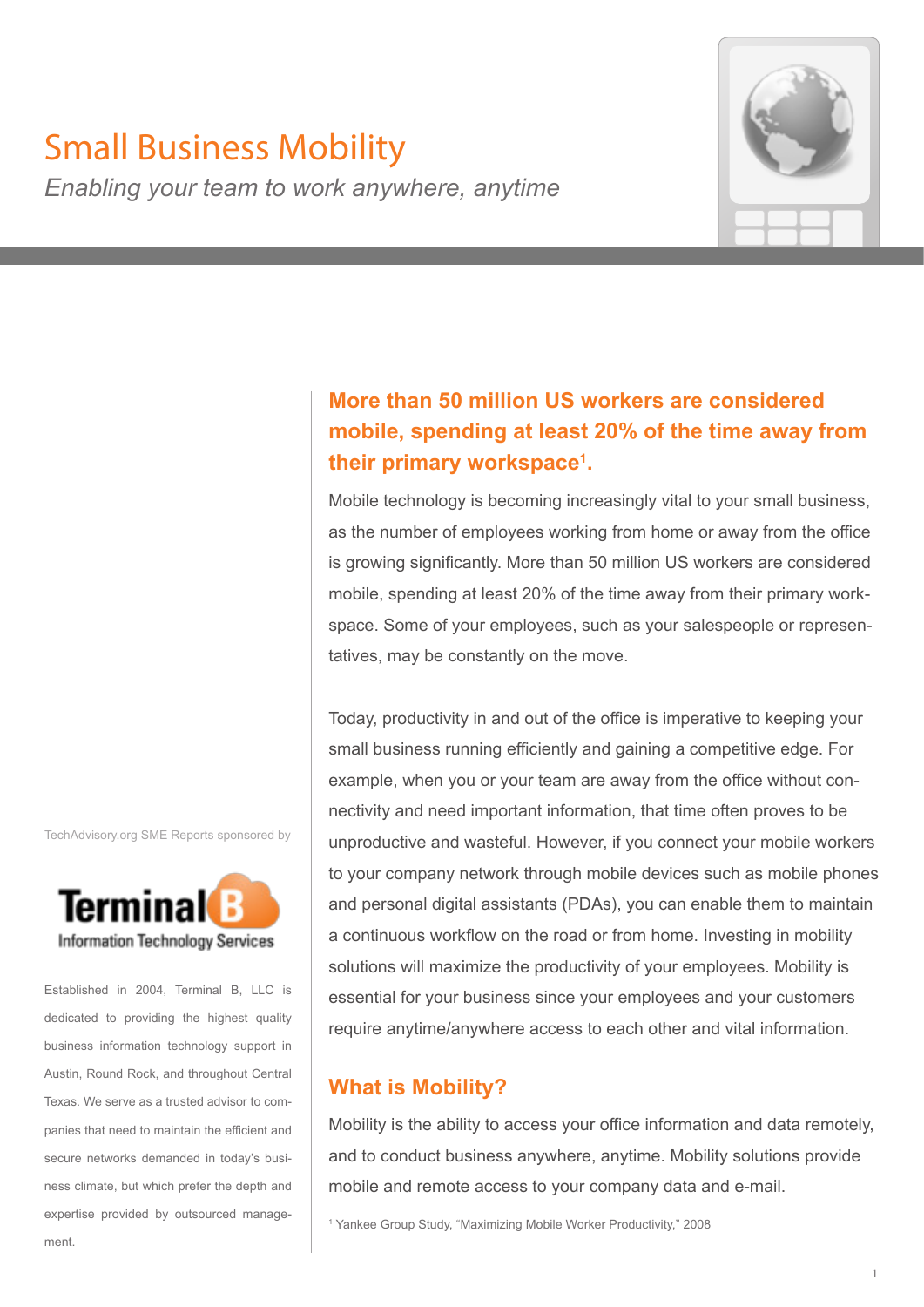### **How Can Your Small Business "Go Mobile"?**

Today's technology offers a broad array of solutions to the various mobility needs of your small business. One of the areas your employees can greatly benefit from is wireless technology solutions. There are three main wireless technologies in use today: Wi-Fi (Wireless Fidelity), Cellular Internet, and Bluetooth technology.

- Wi-Fi: Wireless Fidelity is the most widely used wireless technology.
- Cellular Technology: Includes technologies such as GPRS, (General Packet Radio Services), EV-DO (Evolution Data Optimized).
- Bluetooth: Used for short-range wireless connections (up to 10 meters). Bluetooth can be used for connecting your office computers, printers, and other peripherals.

To mobilize your business, you will need to connect your mobile devices such as cell phones, smartphones, personal digital assistants (PDAs), and wireless-enabled (Wi-Fi) laptops to your company network using any of these wireless technologies.

### **Mobile Devices for your business**

- **Mobile Phones**–Your employees can use their mobile phones not only for voicemail and SMS, but also for email. Every Internet-enabled phone can provide your employees anytime/anywhere access to their mail. Most mobile phones connect through cellular technologies such as GPRS and EV-DO.
- **Laptops** Today most laptops (mobile PCs) have inbuilt wireless capabilities and can connect to the Internet using wireless technology called Wi-Fi (wireless fidelity). While on the road, they can locate public Wi-Fi "hotspots" and easily connect to your company intranet and access important information. These Wi-Fi hotspots have a wireless base station that transmits signals to Wi-Fi-enabled devices.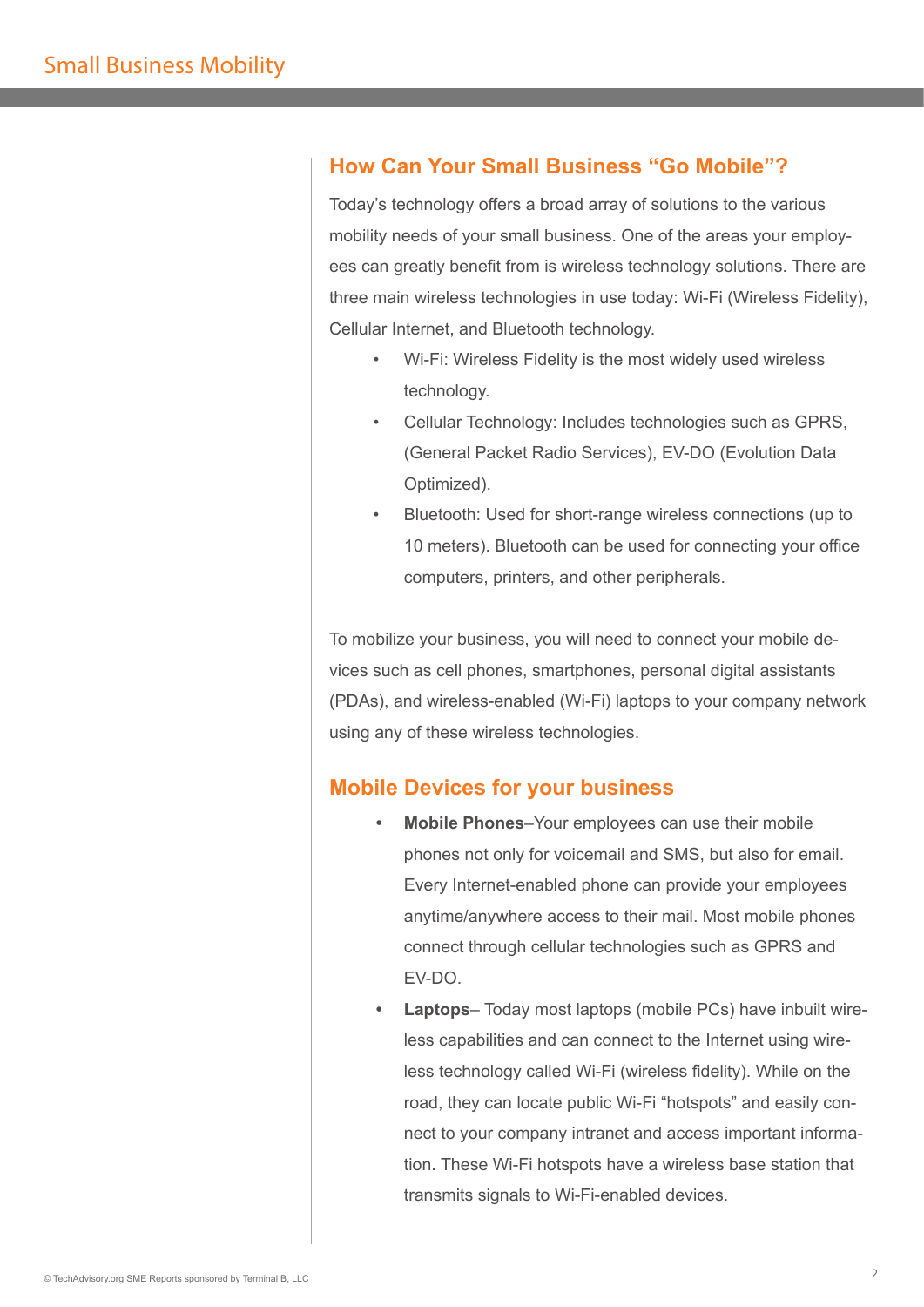$\boldsymbol{\mu}$  ...Wainhouse Research<sup>1</sup> has highlighted that collaboration solutions such as audio, video, and web conferencing are reducing the need for travel eliminating airfare, taxi, and hotel expenses. "

- **Personal Digital Assistants (PDAs) and Smartphones**–A PDA is a handheld computing device with a larger screen and many more advanced applications than most cell phones, and may or may not provide phone capability. A Smartphone is basically a cell phone and PDA combined. Smartphones have advanced capabilities and PC-like functionality such as Internet access, e-mail, faxing, and remote data transfers. Smartphones often come with a pre-installed operating system, such as the Windows Mobile, RIM BlackBerry and the iPhone.
- **Tablet PC/Pocket PC**–The Tablet PC and Pocket PC perform all functions of a mobile PC.

# **Impact of Mobility on Your Business**

Mobility can help small businesses like yours work more productively and effectively by improving communication and collaboration. Having mobile and remote access to your company information can give you a competitive advantage. There are a number of business benefits your company can realize by adopting the mobile solutions, including:

- **Maximize overall productivity**–If your mobile employees are given access to the same company information they have when they are in the office, they can significantly increase their productivity. Your employees can rely on their mobile devices to access vital information or databases while they are away, so time spent out of office or on road is not wasted, making them equally effective wherever they are located.
- **Improved customer satisfaction**–A quick response to customers' emails and queries is essential as it can make the difference between winning and losing a contract. This can be a difficult task when you are out of the office, but with mobile computing devices you can respond almost instantly to urgent customer requests.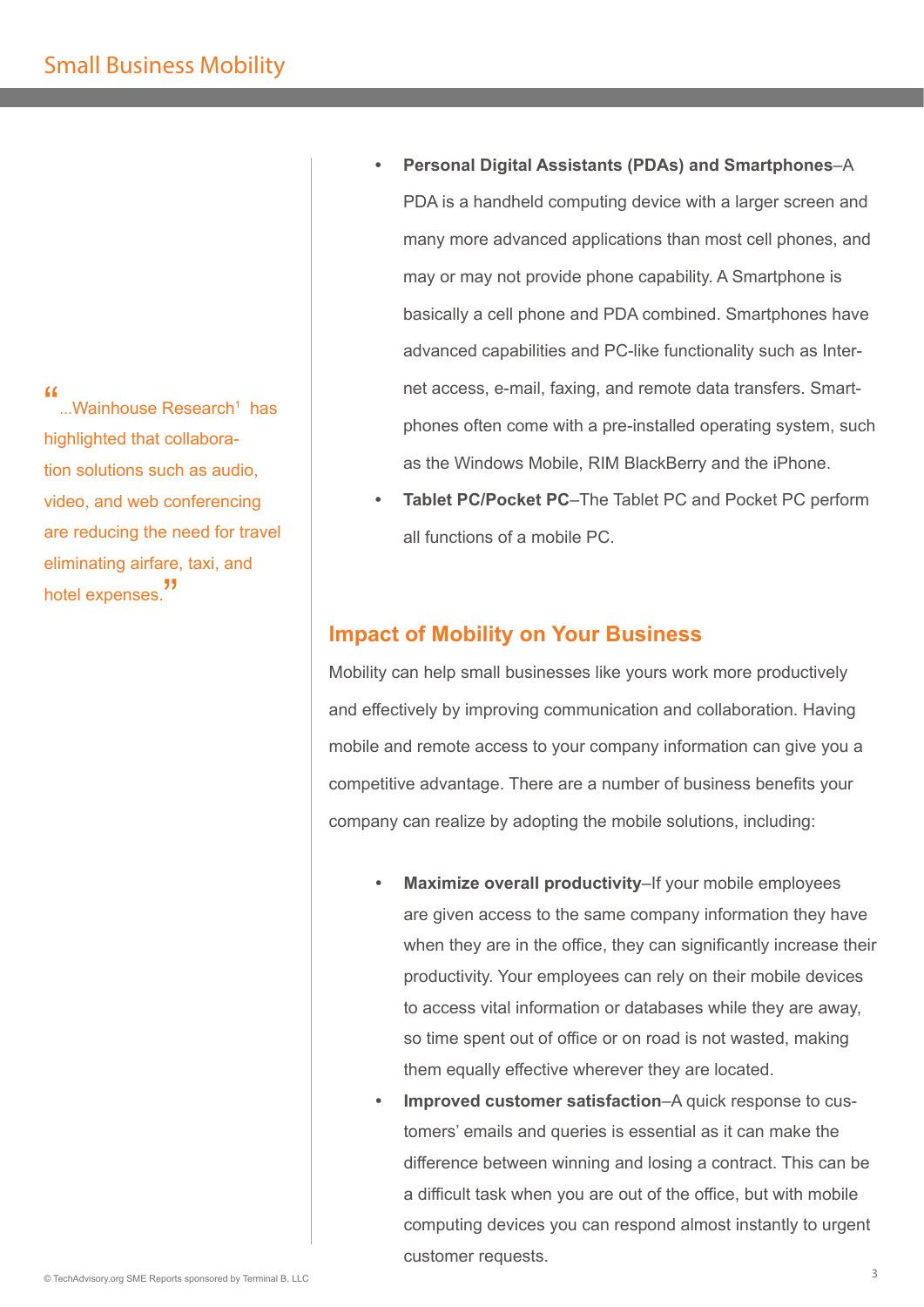- **Enhanced communication and collaboration Effective** communication is essential for meaningful collaboration. With mobile computing devices, your employees can send and receive emails while on the go, resulting in simpler and more valuable collaboration.
- **Flexible work environments** By providing your workers with mobile computing tools, you can create a more flexible environment for your employees and empower them to work from home or any other place they like.
- **Creates a paperless environment**  With continuous access to network information and resources through mobile devices, the days of traveling with a heavy load of printed documents and files are gone. However, when printed documents are required, such as printing a contract for a client on the spot, you can print on demand with portable printers.

# **Emerging Trend among Small Businesses**

- **Mobile devices in use**  A study conducted by Nokia has shown that mobile phones, laptops, and PDAs are the three most popular mobile devices used by employees of smaller companies in the US.
- **Business functions mobile devices are being used for** Research has shown that a growing number of small businesses are deploying mobile devices not only for phone and voicemail. More than 80% of small and medium businesses (SMBs) enable their employees to check email via mobile devices and 64% use mobile devices for remote computing, and more than 50% SMBs enable employees to access applications and business data via mobile devices.
- **Benefits of mobile technology to smaller companies** More than 90% of smaller companies report that mobile technologies have provided more flexible environments to their employees by empowering them to work in the field, at home,